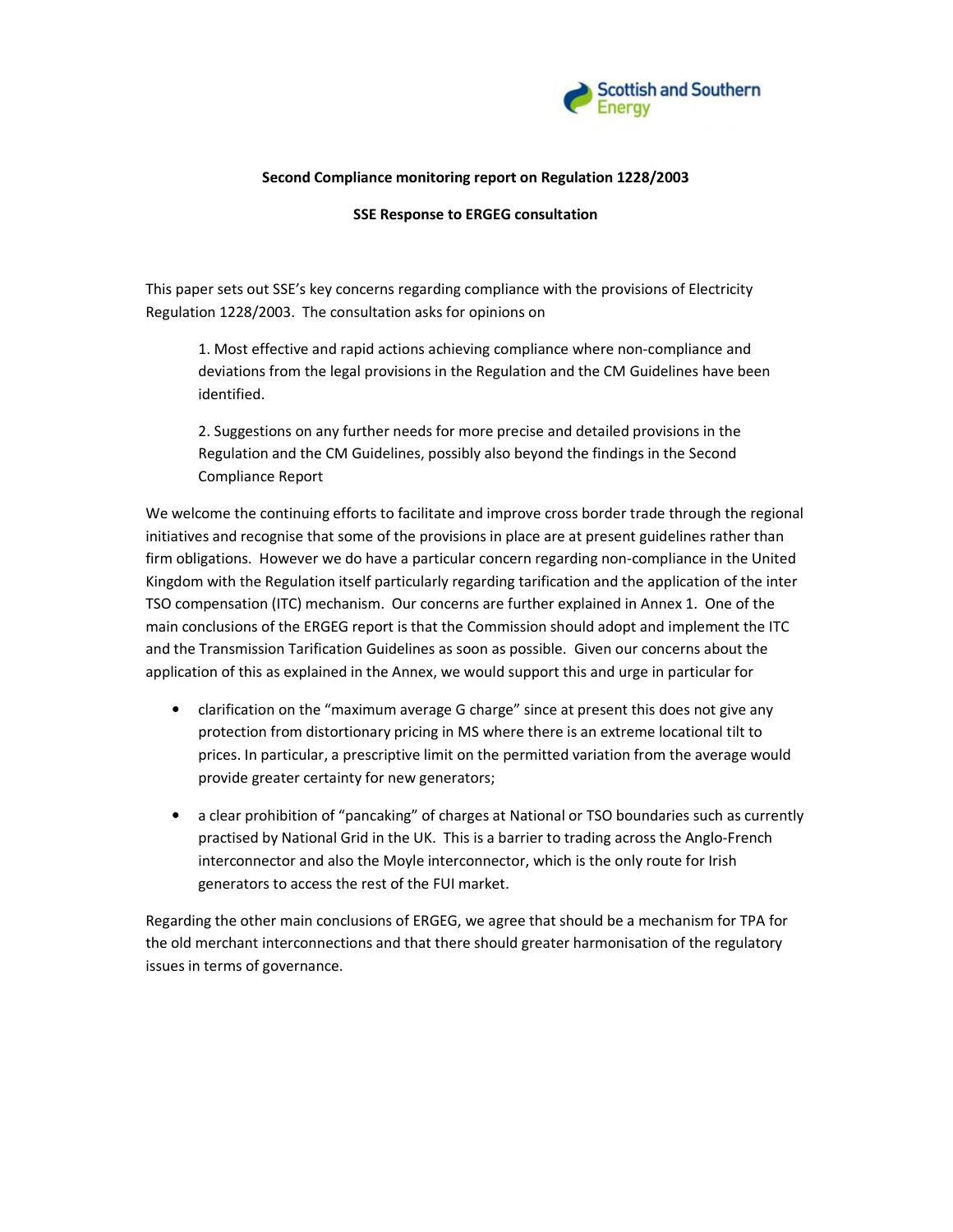## Annex 1 – Issues with Tarification and Cross-Border Charging in UK

#### Key Requirements of Regulation 1228/2003

Article 4 of Regulation 1228/2003 sets out obligations regarding charges for access to networks. Article 4.1 requires that charges applied by network-operators for access to networks shall be applied in a non discriminatory manner and shall not be distance-related. Article 4.4 states that "charges for access to networks applied to producers and consumers shall be applied regardless of the countries of destination and, origin, respectively, of the electricity, as specified in the underlying commercial arrangement."

### Application of Article 4.1

Our key issue with the tarification methodology in GB is its discriminatory nature because generators in the North of Scotland face excessive and discriminatory charges compared to generators in the rest of Great Britain. This arises primarily because of the distance related nature of the tariff methodology and the large variation from the maximum average generation charge specified in the transmission tarification (TT) guidelines. ERGEG states that the charge paid by generators for access to networks is more important than the charge for load and we strongly agree with this. This is why the TT guidelines set a maximum average generator charge – zero in most MS but up to €0.5 per MWh in some MS including the UK. However, we believe that setting a maximum average charge without specifying how the average is calculated or the maximum permitted variation from the average is meaningless.

As an example, the access tariffs in GB for a renewable generator with a 30% load factor vary from over €10/MWh to -€4/MWh (i.e. a payment of €4 per MWh). The average is €3.5/MWh, more than the €2.5 maximum average allowed for GB in the guidelines (itself a factor of 5 higher than the rest of the EU) and the highest rate is over four times the maximum average. However the overall compliance with the guideline is no doubt justified by the amount paid by the GB generation community as a whole, and the volume transmitted. This, we believe, is a good example of how strict legal compliance with a guideline can be achieved while ignoring the underlying principles of the guideline.

The guideline recognises that competition between generators can be distorted not by the absolute level of access charges paid by generator, but by the differentials in tariffs for the same service. The range of tariffs in the UK can only be described as extreme and we believe serves to distort competition within Great Britain as well as causing large tariff discontinuities at the national borders which distort competition in Europe.

Also, the Article 4.1 of the Regulation requires that tariffs should not be distance related, and in section 5.6.1 of the consultation ERGEG states that "all charges are independent of distance" and that "NRAs have ensured that charges comply with Article 4.1 of the Regulation". We are somewhat confused by this conclusion because the GB charging methodology is based on the distance from a reference node, and result in charges that increase the further a generator is from the load centres of Southern England.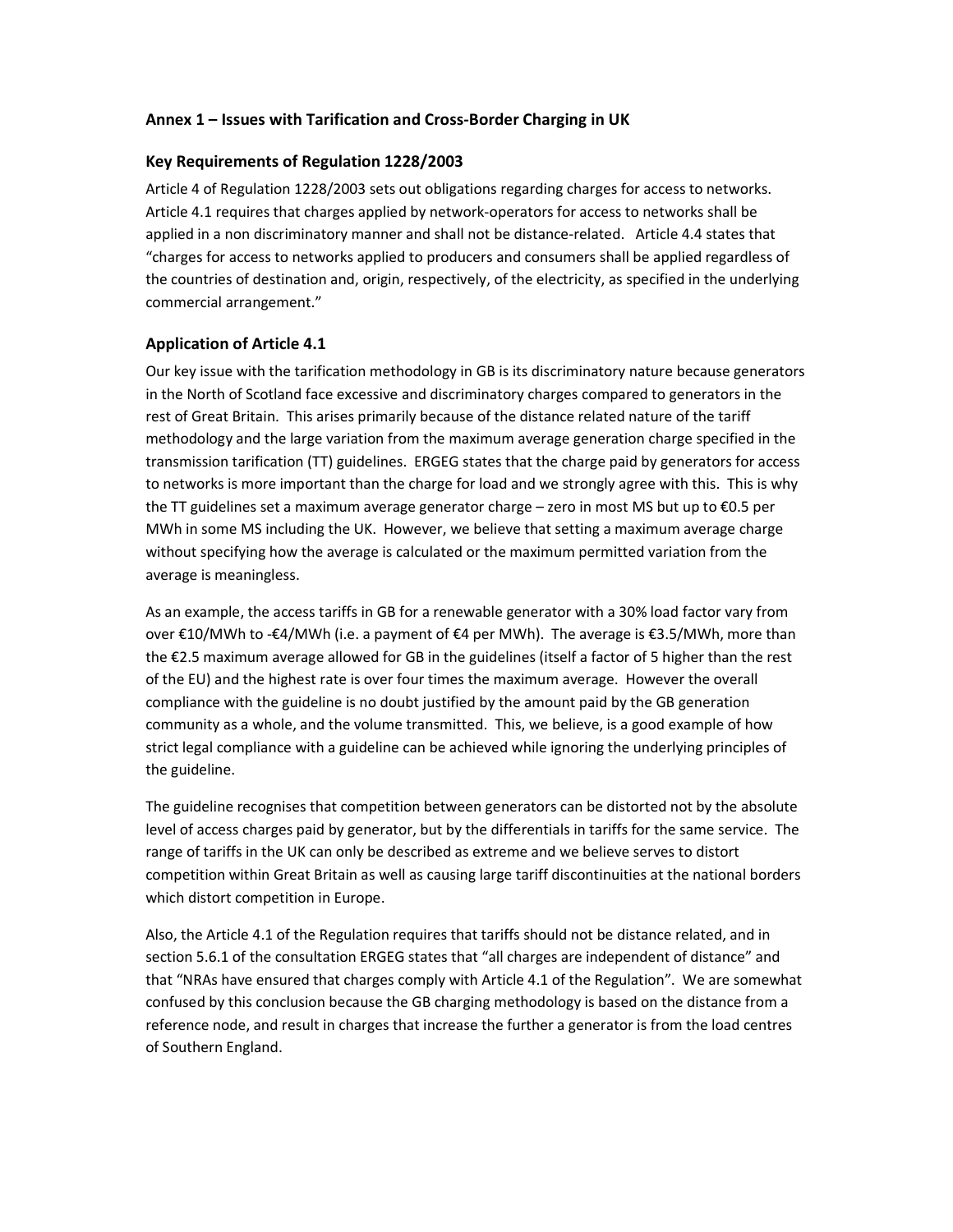The Result of this is shown in the chart below which shows, broadly that for a given seller location, the further south the buyer, the higher the charge and similarly for any given buyer location, the charge increases the further north the supplier. These are clearly not independent of distance.



### Conclusions on Tarification

The application of National Grid's current methodology means that a new entrant generator can have no confidence that the access charge will be anywhere near the maximum average permitted in the guidelines. We therefore believe that a more prescriptive definition of "maximum average" should be specified in the guidelines, perhaps specifying a plus or minus range from the average to give generators more certainty over their access charges.

#### Application of Article 4.4

Our understanding of Article 4.4 is that for any particular transfer of energy between producer and consumer, the only access charges payable are the production related access charge in the member state where the transfer initiates, and the demand related charge in the member state where the transfer terminates. With limited exceptions (as discussed below) there should be no further network access charges for the transfer. The ITC mechanism is designed to ensure that intermediate TSOs are compensated for any transits across their systems. This mechanism was designed to avoid "pancaking" of charges at national borders. The principle is that there is a "horizontal" transmission network across Europe and once national access charges are paid, traders can in principle at least, access the whole network. The main exceptions are where congestion occurs and for which additional measure and charges may be applicable to ensure the transfer takes place, and merchant interconnectors where the remuneration for those assets falls outside both the national tarification systems and the ITC mechanism and so additional access charges are levied.

This key underlying principle of tarification and the ITC mechanism is illustrated in example 1 below.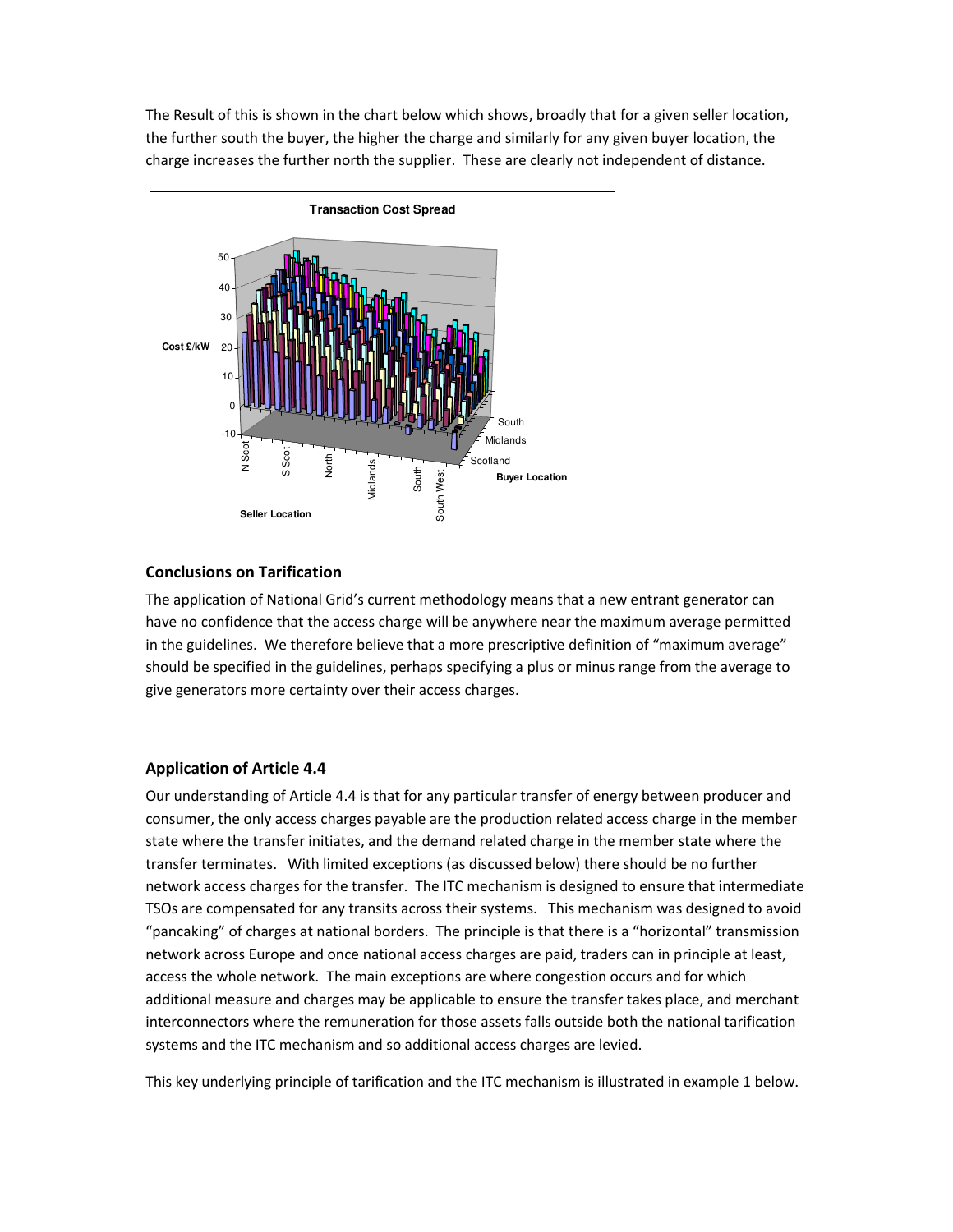

Once a producer in Member State 1 has paid the access charge P1 in that Member State, he is free to trade with consumer C1 in the same Member State or with C2 or C3 in other Member States (subject to any charges for congestion and/or merchant interconnectors). Similarly for producers P2 and P3. Any payments to TSO2 in the event of transfers across his network are dealt with through the ITC. The total of the access charges will be either P1+C1 for a trade within the same MS, P1+C2 for a trade in MS2, and P1+C3 for a trade in MS3.

Pancaking occurs where a transfer entering a member state's horizontal network is treated like a generator, and a transfer leaving a member state is treated like a demand. This is illustrated below.